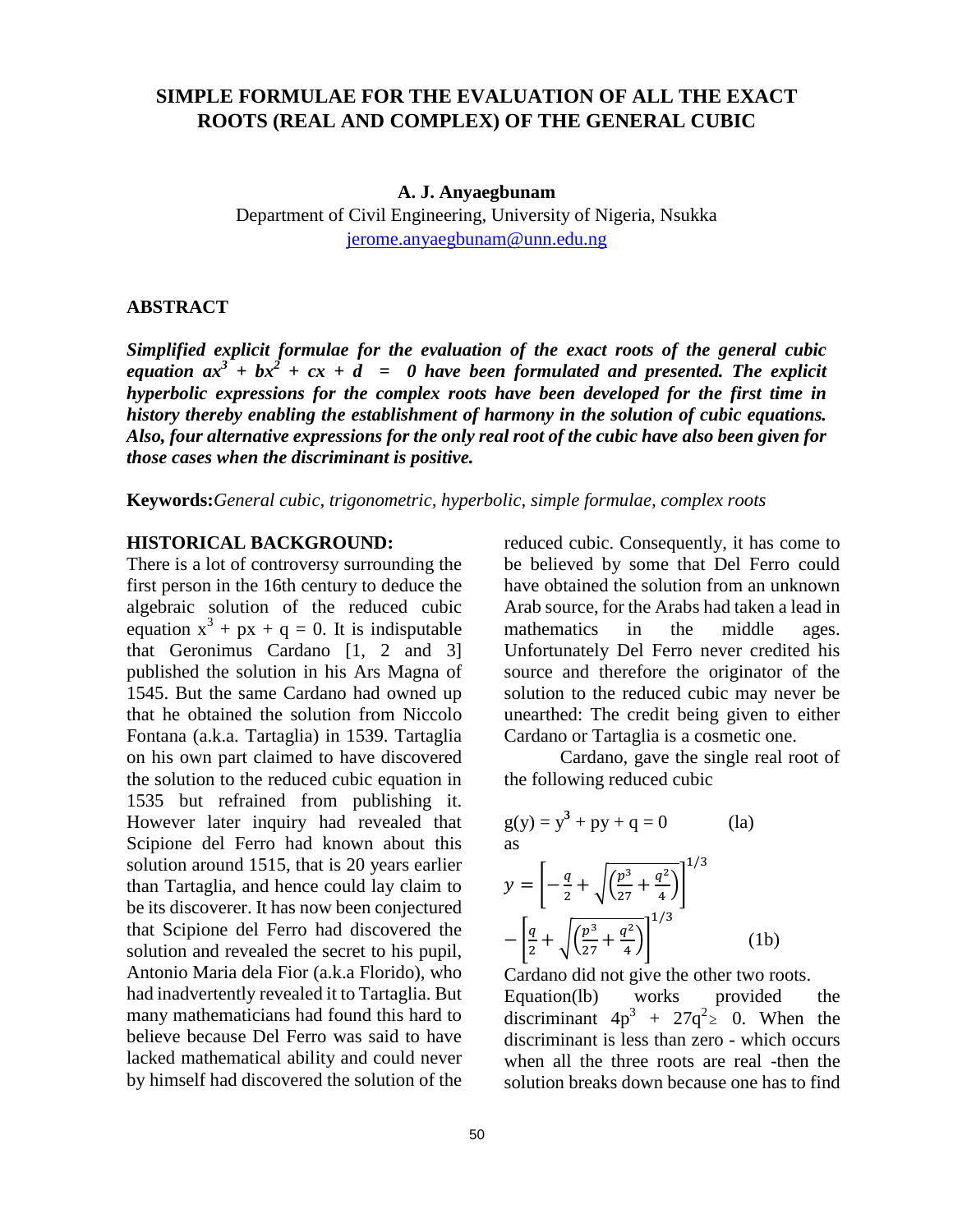the cube root of a complex quantity  $α + jβ$ . The process of finding this cube root usually returns one to the solution of the original cubic equation (la). The cubic with negative discriminant was known to the ancients as the irreducible cubic because the roots could not be expressed algebraically.

Francois Viete in 1615 [1] and Albert Girard in 1629 [1] obtained the roots of the irreducible cubic (i.e. when  $4p^3 + 27q^2 < 0$ ) by using the trigonometric identity

$$
\cos 3\theta = 4 \cos^3 8 - 3 \cos \theta \tag{2}
$$

Viete gave one real root only while Girard gave all the three real roots.

Leonhard Euler in 1732 [2] presented the first complete discussion of Cardano's solution in which he emphasized that there are always three roots of a cubic and gave the expressions for the two complex roots.

## **Existing Solution of the General Cubic:**

#### The general cubic equation takes the form

$$
f(x) = ax3 + bx2 + cx + d = 0
$$
 (3)

where a, b, c, and d are taken to be real constants. In order to obtain one of the real roots of Equation (3) the procedure is to first of all convert it to the reduced form of Equation (la) by the substitution  $x = y -b/3a$  to obtain

$$
p = \frac{(3ac - b^2)}{3a^2} \tag{4a}
$$

$$
q = \frac{(2b^3 + 27a^2d - 9abc)}{27a^3}
$$
 (4b)

If  $4p^3 + 27q^2 \ge 0$  then the 3 roots (1 real and 2 complex) of Equation(3) are given by [3, 4  $\&$ 5] as

$$
x_1 = \frac{-b}{3a} + u - v \tag{5a}
$$

$$
X_2 = \frac{-b}{3a} - \frac{1}{2}(u - v) + j\frac{\sqrt{3}}{2}(u + v)
$$
 (5b)  

$$
X_3 = \frac{-b}{2} - \frac{1}{2}(u - v) - j\frac{\sqrt{3}}{2}(u + v)
$$
 (5c)

$$
X_3 = \frac{-b}{3a} - \frac{1}{2}(u - v) - j\frac{\sqrt{3}}{2}(u + v) \quad (5c)
$$

Where 
$$
j = \sqrt{-1}
$$
 and  
\n
$$
u = \left[\frac{q}{2} + \sqrt{\left(\frac{p^3}{27} + \frac{q^2}{4}\right)}\right]^{1/3}
$$
\n(5d)

$$
v = \left[\frac{q}{2} + \sqrt{\left(\frac{p^3}{27} + \frac{q^2}{4}\right)}\right]^{1/3}
$$
(5e)

Equation (5a) is due to Cardano, while Equations (5b) and (5c) are due to Euler. If  $4p^3 + 27q^2 < 0$ , defining

$$
\theta = \cos^{-1}\left(-\sqrt{\frac{-27q^2}{4p^3}}\right) \tag{6a}
$$

the 3 roots of the general cubic are

$$
X_1 = \frac{-b}{3a} + 2\sqrt{\frac{-p}{3}\cos\left(\frac{\theta}{3}\right)}\tag{6b}
$$

$$
X_2 = \frac{-b}{3a} + 2\sqrt{\frac{-p}{3}\cos\left(\frac{\theta + 360^\circ}{3}\right)} \tag{6c}
$$

$$
X_3 = \frac{-b}{3a} + 2\sqrt{\frac{-p}{3}}\cos\left(\frac{\theta + 720^o}{3}\right) \tag{6d}
$$

The current analytical method for solving cubic equations is unsatisfactory for it creates the impression that the formulae used for the case when the discriminant is positive are entirely different from those used when the discriminant is negative. In addition, many mathematicians consider Equations (5a) to (5e) to be cumbersome and intimidating and therefore recommend a numerical solution of a cubic equation. This disillusionment with the algebraic method of solving a cubic equation is summed up by [6], A... such (*numerical*) approximation methods are usually best even for the solution of cubic and quartic equations, since the formulae giving their exact solutions are too cumbersome to justify their use .... "

The aims of this paper are to:

1) develop harmonized (similar-format) exprressions for the 3 roots of a cubic in terms of trigonometric and hyperbolic functions to cover the different possibilities

2) evolve convenient and simple to use formulae for the evaluation of all the three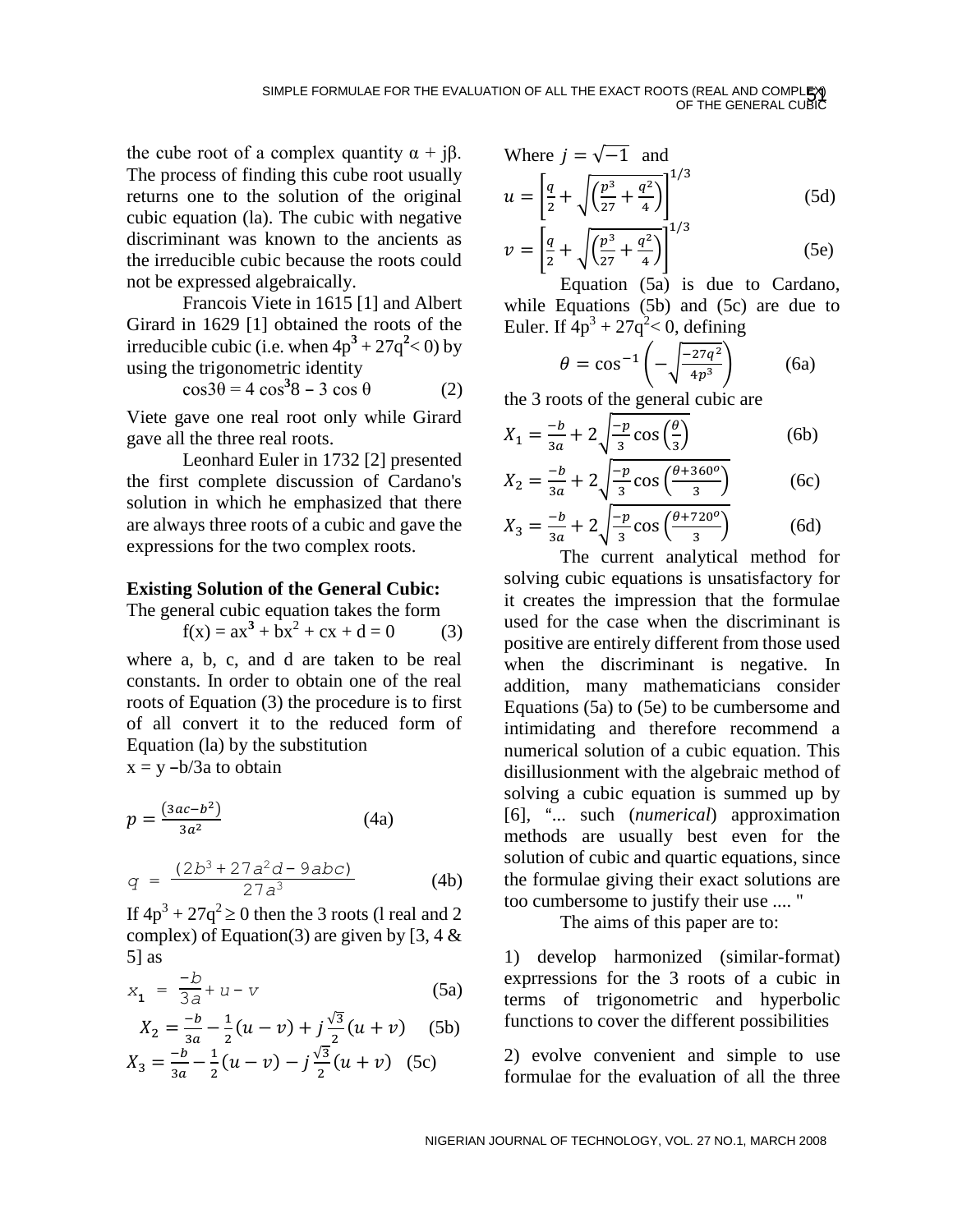roots of the general cubic equation that will be of practical utility.

3) present four alternative expressions for the single real root of the cubic when the discriminant is positive.

This author sets out below to develop explicit formulae for the rapid and exact determination of all the roots (real and complex) of the general cubic equation that overcome all the inadequacies of the currently existing method.

## **DERIVATION OF THE ROOTS THE GENERAL CUBIC EQUATION**

The approach contained in [7] shall be used with the exception that a form of the reduced cubic different from Equation (la) shall be used. For the mean time the existing definitions are retained in the following classification:

**Case I:** If  $p < 0$  and  $4p^3 + 27q^2 \le 0$  then substitute  $y = m \cos \theta$  and utilize the trigonometric identity

$$
\cos 3\theta = 4\cos^3 \theta - 3\cos \theta \tag{7a}
$$

to obtain the three real roots

**Case II:** If  $p < 0$  and  $4p^3 + 27q^2 > 0$  then substitute  $y = m \cosh \theta$  and utilize the hyperbolic identity

 $\cosh 3\theta = 4\cosh^3 \theta - 3\cosh \theta$  (7b)

that the original cubic has three real roots given by

$$
X_1 = \frac{-b}{3a} + B\cos\theta\tag{10a}
$$

$$
X_2 = \frac{-b}{3a} - \frac{B}{2} \left( \cos \theta + \sqrt{3 \sin \theta} \right) \tag{10b}
$$

$$
X_3 = \frac{-\tilde{b}}{3a} - \frac{\tilde{b}}{2} \left( \cos \theta - \sqrt{3 \sin \theta} \right) \tag{10c}
$$

# **CASE II:**  $b^2 - 3ac > 0$  and  $|E| > 1$

The cubic equation (8a) is solved by the substitution  $y = m \cosh\theta$  together with the identity (7b). In this case the three roots of the original cubic are the single real root

to obtain the only real root.

**Case III:** If  $p > 0$  then substitute  $y = m \sinh\theta$ and utilize the hyperbolic identity

$$
sinh3\theta = 4sinh3\theta + 3sinh\theta
$$
 (7c)

to get the only real root.

Equation(la) is not suitable for direct manipulation and to simplify the algebra the following alternate reduced forms are introduced:

$$
4y^3 - 3B^2y = EB^3 \tag{8a}
$$

$$
4y^3 + 3B^2y = EB^3 \tag{8b}
$$

where (8a) caters for the case when  $p < 0$  and (8b) for  $p > 0$ . By comparing Equations (8) and (1) it is easily shown that

$$
B = \frac{2}{3a} \sqrt{A}
$$
 (9a)

$$
\vec{E} = \frac{D}{2A^3/}
$$
 (9b)

 $E = \frac{D}{2A^{3/2}}$  (9b)<br>where  $A = [b^2 - 3ac]$  (9c)

$$
D = 9abc - 2b^3 - 27a^2d \qquad (9d)
$$

The simplified exact roots of the general cubic Equation (3) can now be deduced.

**CASE I:** When  $b^2 - 3ac > 0$  and  $|E| \le 1$ Equation (8a) is solved by the substitution  $y = m \cos\theta$  together with the identity (7a). And since  $x = y$ *b*  $\frac{3}{3}$ it is easily deduced

$$
X_1 = \frac{-b}{3a} + \frac{BE}{[E]} \cos h\phi_1
$$
 (11a)  
and the two complex roots

$$
X_2 = \frac{-b}{3a} - \frac{B}{2} \left( \cos h\phi_1 + j\sqrt{3 \sin \phi_1} \right) \quad (11b)
$$

$$
X_3 = \frac{-\tilde{b}}{3a} - \frac{\bar{B}}{2} \left( \cos h\phi_1 + j\sqrt{3\sin\phi_1} \right) \quad (11c)
$$

where  $\phi_1 = \frac{1}{3}$  $\frac{1}{3}$  cos<sup>-1</sup>[E]

Equations  $(11 b)$  and  $(11 c)$  do not exist in the literature.

# **CASE III:** When  $b^2 - 3ac < 0$

The cubic Equation(8b) is solved by the substitution  $y = m \sinh\theta$  together with the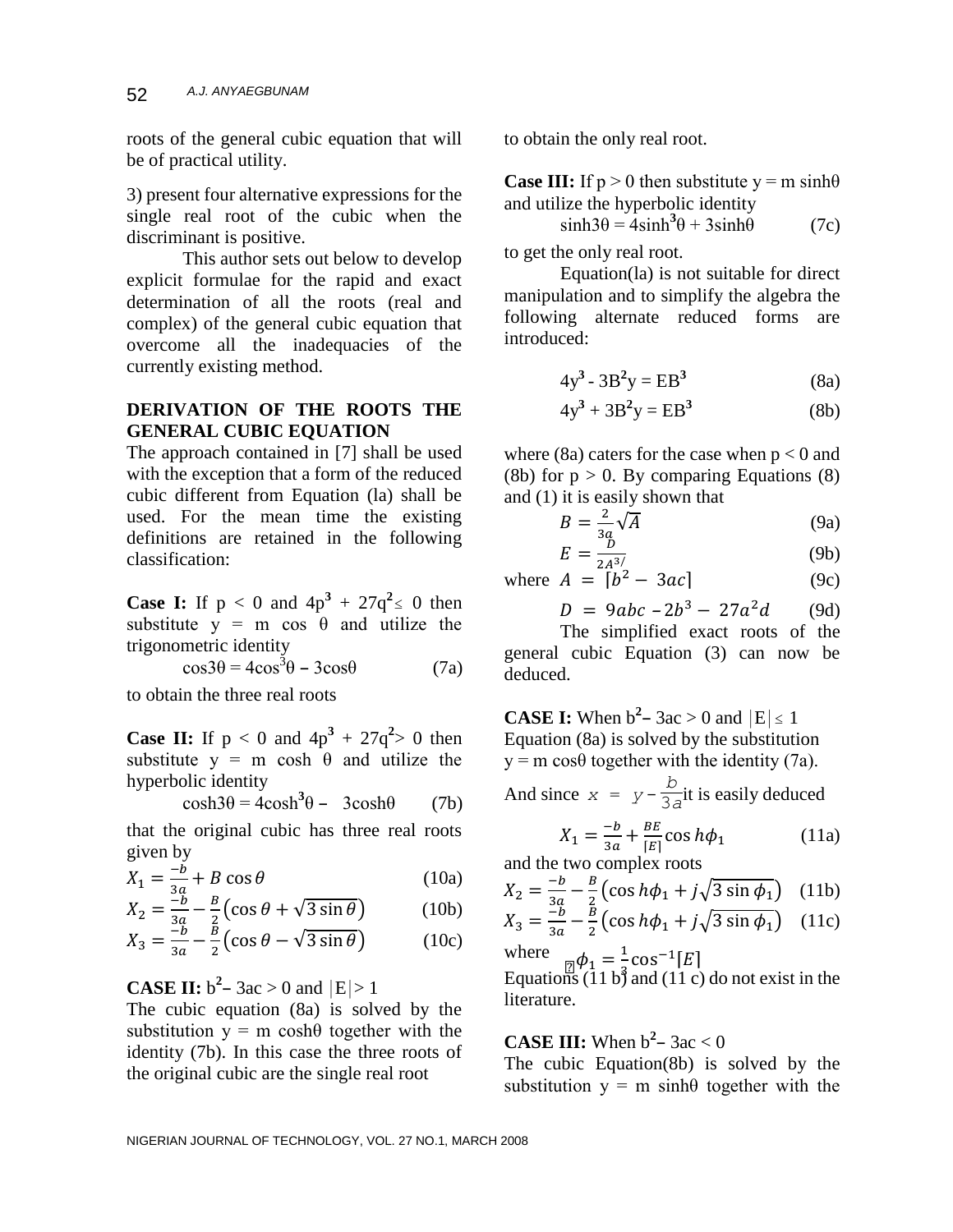identity (7c) to yield the single real root  
\n
$$
X_1 = \frac{-b}{3a} + B \sin h\psi_1
$$
\n(12a)  
\nand the two complex roots

$$
X_2 = \frac{-b}{3a} - \frac{B}{2} \left( \sin h \psi_1 + j \sqrt{3} \cos h \psi_1 \right) (12b)
$$
  

$$
X_3 = \frac{-b}{3a} - \frac{B}{2} \left( \sin h \psi_1 - j \sqrt{3} \cos h \psi_1 \right) (12c)
$$

$$
\sin^3 \frac{3a}{3a} = 2 \cos^2 \frac{3a}{3} \sinh^{-1} E
$$
  
where  $\psi_1 = \frac{1}{3} \sin h^{-1} E$ 

Equations (12b) and (12c) do not exist in the literature.

The explicit expressions of the complex roots of case II are obtained by using the fact that since for the real root cosh  $3\varphi_1 = [E]$  then for the complex roots  $\cosh 3\varphi_1 = [E] = [E]e^{(\sin \pi)}$ where  $n = 1, 3, 5$ .

The complex roots for case III are obtained via a similar reasoning.

An alternative procedure for determining the complex roots is to use the fact that if  $y_1$ ,  $y_2$ ,  $y_3$  are the three roots of Equation (8a) then

$$
y_1 + y_2 + y_3 = 0
$$
  

$$
Y_1 Y_2 Y_3 = \frac{EB^3}{4}
$$

and when one of these roots, say y**1**, is known and given by (11a) the complex roots can be deduced.

## **Supplementary Expressions**

## **Case II:**

The three roots of Case II can also be expressed algebraically as

$$
X_1 = -\frac{b}{3a} + \frac{B}{2} \left( \phi_2^{-1/3} + \phi_2^{-1/3} \right)
$$
 (13a)  

$$
X_2 = -\frac{b}{3a} - \frac{B}{4} \left[ \phi_2^{-1/3} + \phi_2^{-1/3} + \phi_2^{-1/3} + \phi_2^{-1/3} \right]
$$

$$
\int \sqrt{3} \left( \phi_2^{-1/3} - \phi_2^{-1/3} \right) \Big|_{x_3} = -\frac{b}{2} - \frac{B}{4} \left[ \phi_2^{1/3} + \phi_2^{-1/3} - \right] \tag{13b}
$$

$$
\frac{\partial^2}{\partial y^2} \left( \phi_2^{1/3} - \phi_2^{-1/3} \right) \Big|_{y_2 = E + \sqrt{(E^2 - 1)}} \qquad (13c)
$$

It is noteworthy that if the

substitution  $y = m \sinh\theta$  had been made in Equation (8a) then the complex roots would have been obtained first of all. Of course they constitute a conjugate pair. Their product (in terms of y) is the real number given by

$$
y_{2}y_{3} = \frac{B^{2}}{4}(2\cosh 2\phi_{1}-1)
$$

and since the product of roots is  $y_1 y_2 y_3 =$ *EB***<sup>3</sup>**  $\frac{12}{4}$  it can be deduced that two other expressions for the real root of the general cubic for case II are

$$
x_1 = \frac{-b}{3a} + \frac{BE}{(2\cos h\phi_1 - 1)}
$$
 (14)

and

$$
x_1 = \frac{-b}{3a} + \frac{BE}{\left(\phi_2^{2/3} + \phi_2^{-2/3} - 1\right)}\tag{15}
$$

Thus four alternatives have been given for the only real root of case II namely Equations (l0a), (13a), (14) and (15). The latter three do not exist in the literature.

## **Case III:**

The three roots of Case III can also be expressed algebraically as

$$
x_1 = -\frac{b}{3a} + \frac{B}{2} (\psi_2^{1/3} - \psi_2^{-1/3})
$$
 (16a)  
\n
$$
x_2 = -\frac{b}{3a} - \frac{B}{4} [\psi_2^{1/3} - \psi_2^{-1/3} + j\sqrt{3} (\psi_2^{1/3} - \psi_2^{-1/3})]
$$
 (16b)  
\n
$$
x_3 = -\frac{b}{3a} - \frac{B}{4} [\psi_2^{1/3} - \psi_2^{-1/3} - j\sqrt{3} (\psi_2^{1/3} + \psi_2^{-1/3})]
$$
 (16c)  
\nwhere  $\psi_2 = E + \sqrt{E^2 + 1}$ 

If the substitution  $y = m \cosh \theta$  had been made in Equation (8b) then the complex roots would have been obtained initially. Their product (in terms of y) is a real number given by

$$
Y_2 Y_3 = \frac{B^2}{4} (2 \cosh 2\psi_1 + 1)
$$

and since the product of roots is  $y_1 y_2 y_3 =$ *EB***<sup>3</sup>**  $\frac{12}{4}$  it is easily deduced that two other expressions for the real root of the general cubic in Case III is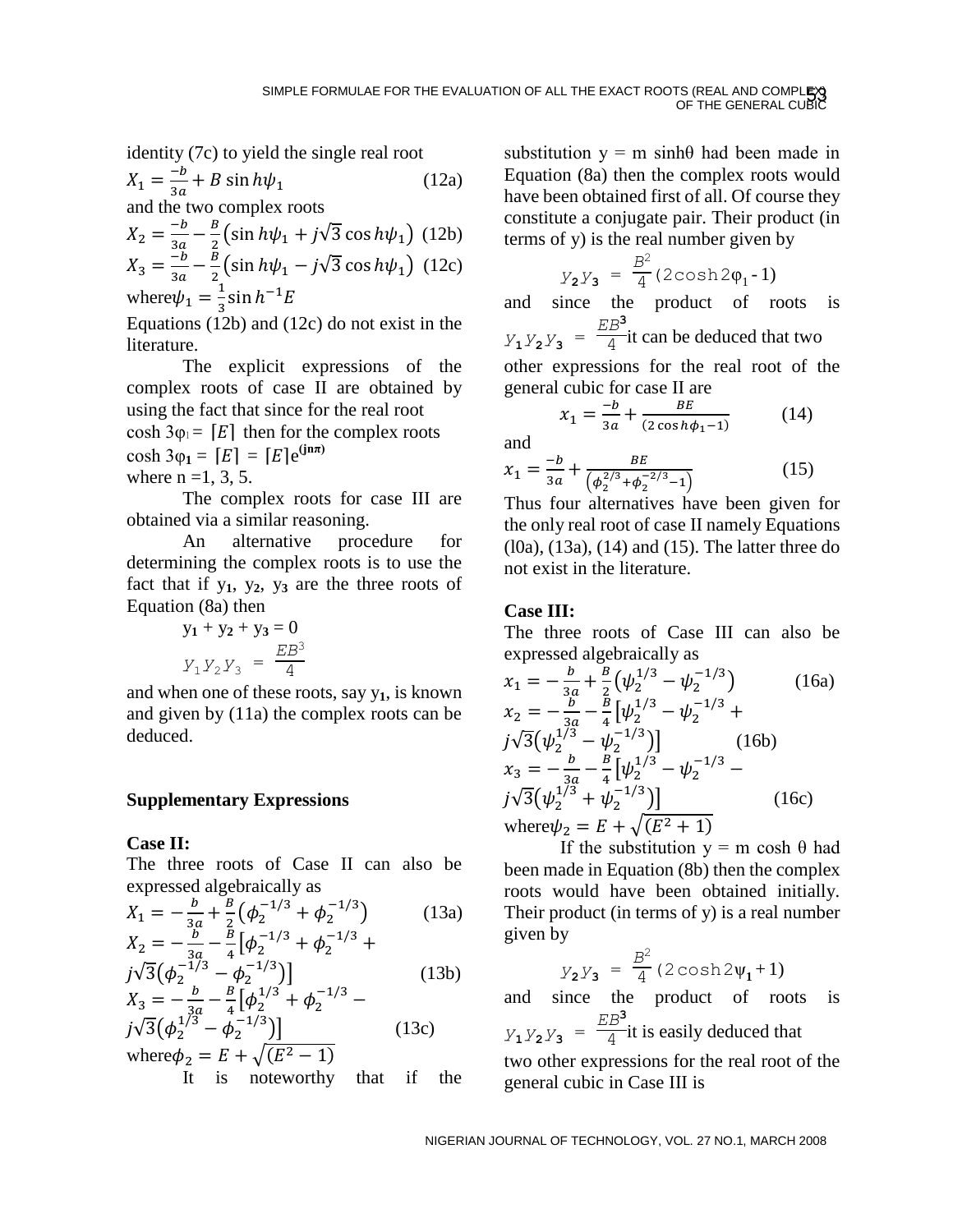$$
x_1 = \frac{-b}{3a} + \frac{BE}{(2\cosh 2\psi_1 + 1)}
$$
(17)

and

$$
x_1 = \frac{-b}{3a} + \frac{BE}{\left(\psi_2^{2/3} + \psi_2^{-2/3} + 1\right)}\tag{18}
$$

Additionally it could be shown that Cardano's formula of Equation (Ib) is a special case of the general solution given by Equation (l6a). This is achieved by setting b=0 and using the relationships  $B = \left[\frac{4p}{3}\right]^{1/2}$ and  $E = -[27q^2/4p^3]^{1/2}$ 

### **ILLUSTRATIVE SOLUTIONS**

To illustrate their efficacy the formulae derived herein would be used to solve a few cubic equations:

**Example 1:**  $x^3 - 4x^2 - 3x + 5 = 0$ a=1, b=-4, c= -3, d =5, b<sup>2</sup> - 3ac =25 > 0, A=25, B=10/3. D=101, E=0.404,  $[E] < 1$ .

Case I applies

 $\theta = (1/3) \cos^{-1}(0.404) = 22.05717428^{\circ}$ . The

three real roots are

 $x = (4/3) + (10/3) \cos 22.05717428$  and  $x = (4/3) - (5/3)(\cos 22.05717428^o)$ ±√3 sin 22.05717428° i.e.  $x = 4.422698603, 0.872717120,$ -1.295415724 which could easily be verified.

**Example 2:**  $6x^3 + 18x^2 - 14x - 80 = 0$ a=6, b= 18, c=-14, d =-80, b<sup>2</sup> - 3ac = 576>0, A=576, B=8/3, D=52488, E = 1.898437 500,

 $[E] > 1$  Case II applies  $\phi_1 = (1/3) \cos h^{-1}(1.898437500)$  $= 0.418742704$ . The single real root is  $x = -1 + (8/3) \cosh(0.418742704)$ 

 $= 1.903896858$ . The complex roots are

 $x = -1 - (4/3)$  (cosh 0.418742704)  $\pm i\sqrt{3}$  sin h 0.418742704  $=$  - 2.451948429  $\pm$  j0.995554815

all of which are verifiable.

Thus four variants have been given for the only real root of case III namely Equations  $(12a)$ ,  $(16a)$ ,  $(17)$  and  $(18)$ . Of these the latter three do not exist in the literature.

**Example 3:**  $3x^3 - 12x^2 + 25x - 32 = 0$ a=3, b= -12, c=25, d = -32, b<sup>2</sup>  $\cdot$  3ac = -81< 0. Case III applies  $A=81$ ,  $B=2$ ,  $D=3132$ ,  $E = 58/27 = 2.148148148$ .  $\psi_1 = (1/3) \sinh^{-1}(58/27) = 0.502664004$ . The single real root is

 $x = (4/3) + 2 \sinh 0.502664004$ 

 $= 2.381535652$ . The complex roots are

 $x = (4/3) - (sinh 0.502664004)$ 

 $\pm i\sqrt{3} \cos h0.502664004 = 0.809232174$  $\pm$  i 1.955516831 which can be confirmed to be corrected

#### **CONCLUSION**

Though the method for solving cubic equations has been known since the 16th century, this author believes that this is the first time readily usable and convenient formulae for their roots have been formulated and also the very first time the explicit hyperbolic expressions for the complex roots are being presented to the world of mathematics.

The similarity of the forms of the roots for the three cases greatly reduces the intimidating aura surrounding analytical solution of cubic equations.

Due to the aforementioned advantages of the derived formulae, they are hereby recommended for adoption by the world of mathematics, science and engineering.

### **REFERENCES**

1. Smith, D. E. History of Mathematics, vol. II: Special Topics of Elementary